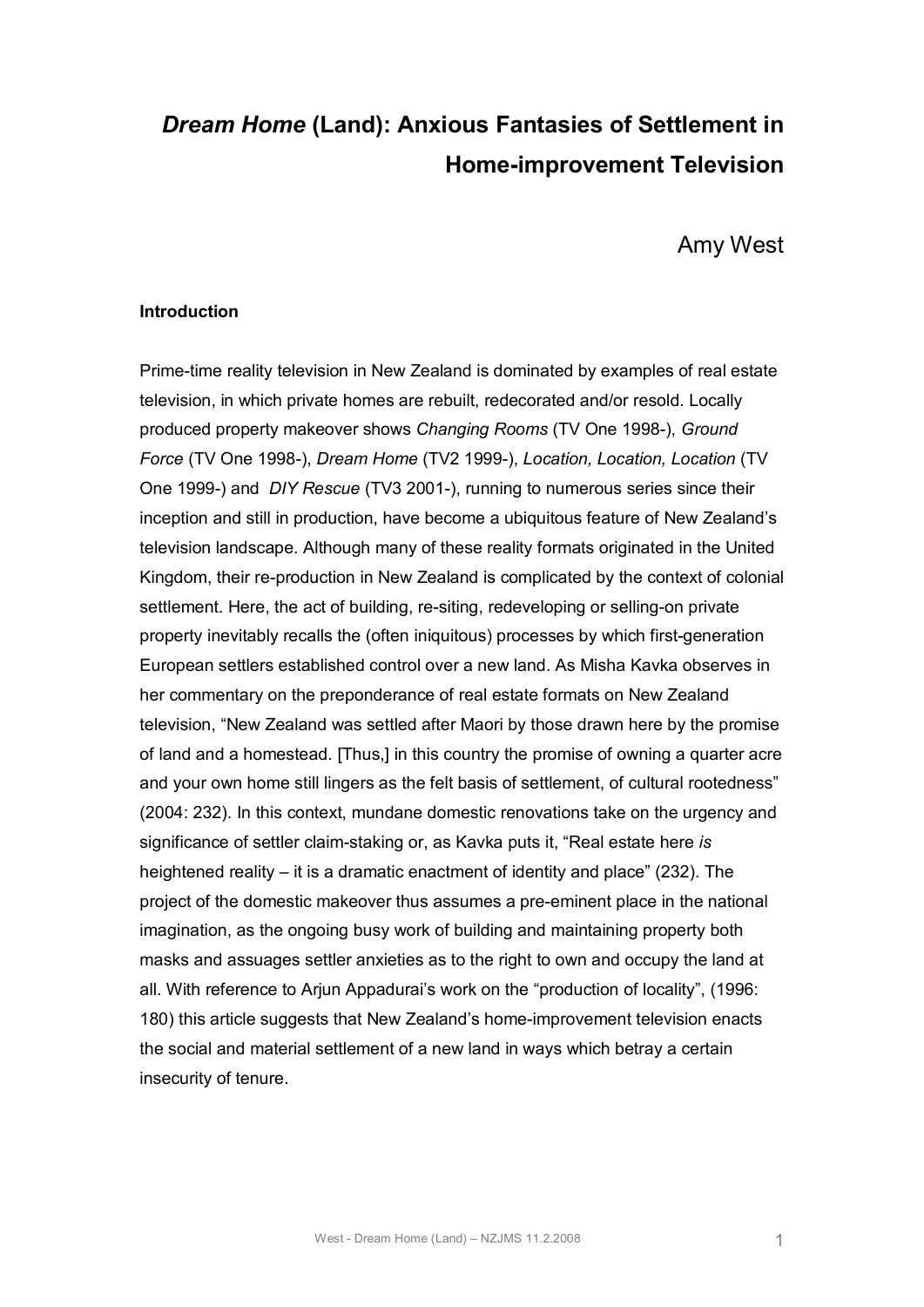### **"the production of locality"**

As "a dramatic enactment of identity and place", New Zealand's real estate television bears out Appadurai's theorising around the "production of locality" as both a social (identity-based) and spatial (place-based) concern. In *Modernity at Large: Cultural Dimensions of Globalization,* Appadurai offers an account of the "processes by which locality is materially produced" (180):

The building of houses, the organization of paths and passages, the making and remaking of fields and gardens, the mapping and negotiation of transhuman spaces and hunter-gatherer terrains is the incessant, often humdrum preoccupation of many small communities studied by anthropologists. These techniques for the *spatial* production of locality have been copiously documented. But they have not usually been viewed as instances of the production of locality, both as a general property of social life and as a particular valuation of that property. Broken down descriptively into technologies for house building, garden cultivation, and the like, the material outcomes have been taken as ends in themselves rather than as moments in a general technology (and teleology) of localization (180).

Appadurai argues for a reading of these "ritual processes" (the building and re building of homes and gardens) as more than the mere "spatial" production of a community. Rather, these activities are taken as symptomatic of the primary impulse behind the formation of community – that is, "social life". As "moments in the general technology (and teleology) of localization", instances of home building and maintenance become part of the ineluctable formation of social, cultural and national identity. In the same way as Benedict Anderson's "imagined community" is tethered to, and thus present in, manifestations of social organization in the material world (as indicated by the well-known allegory of the morning papers)(1991: 35), the production of locality as a social discourse is read by Appadurai through the production of local communities in material terms (ie, as a collection of dwellings).

If the activities of home building represented on screen in New Zealand's many examples of property shows are similarly "viewed as instances of the production of locality", then the material construction of homes and gardens may be read as an allegory for the ongoing social formation and reformation of this place called New Zealand. Certainly these programmes, and the activities they represent, testify to a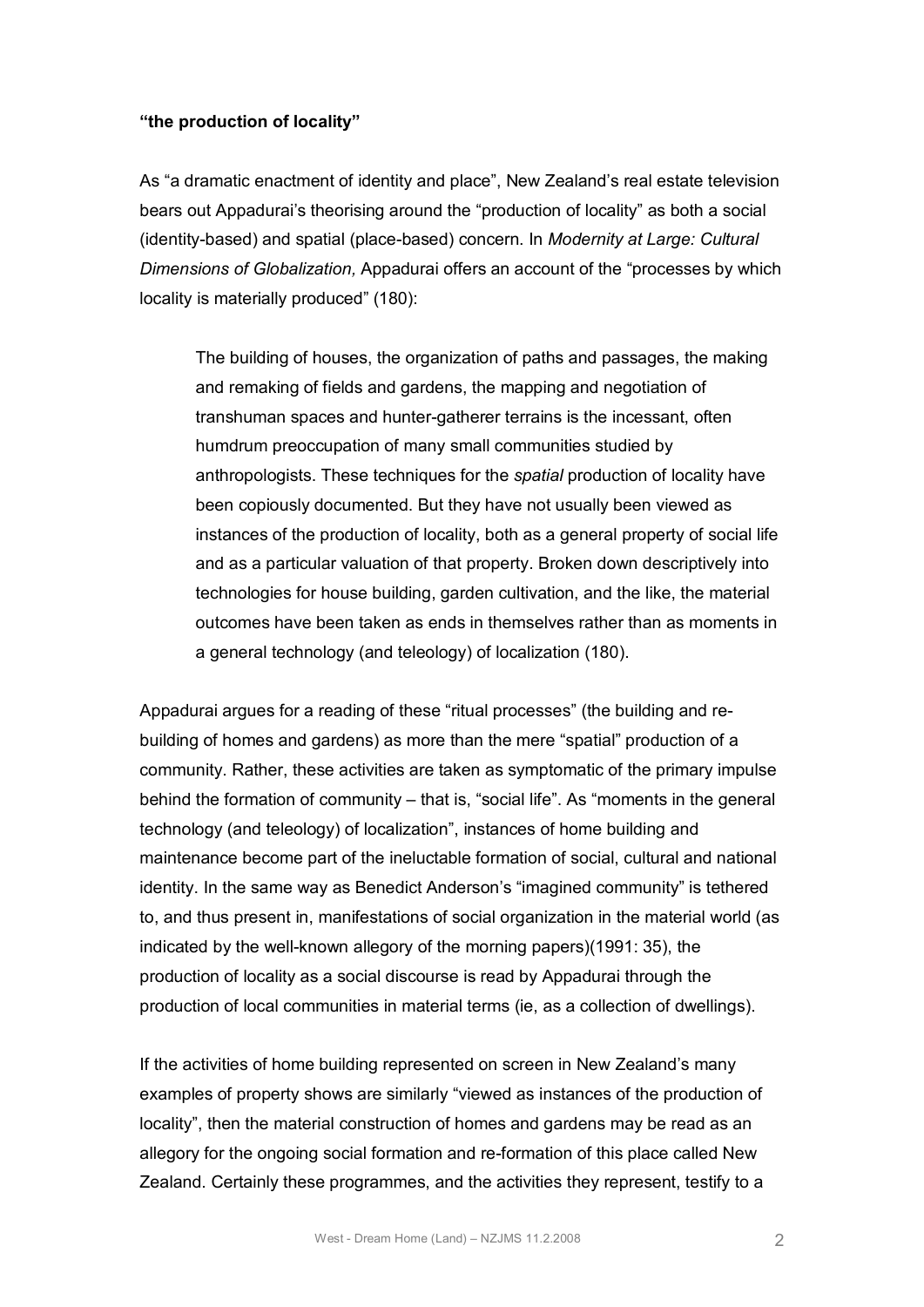national preoccupation with questions of home-building, home improvement and property ownership. For Appadurai, such instances of domestic settlement and the strategies of articulation, organisation and maintenance which accompany them, "are substantially records of the myriad ways in which small-scale societies do not and cannot take locality as a given".

Rather, they seem to assume that locality is ephemeral unless hard and regular work is undertaken to produce and maintain its materiality. Yet this very materiality is sometimes mistaken for the terminus of such work, thus obscuring the more abstract effects of this work on the production of locality as a structure of feeling (180-1).

In a small-scale, post-colonial nation such as New Zealand, with its attendant insecurities as to size, remoteness and cultural identity, the busywork of maintaining properties and ministering to the governance of the immediate terrain anchors such ephemeral concerns to a material, demonstrable reality. Reality television formats which feature property makeover, maintenance and marketing document this "hard and regular work": showing, over and over, communities of workers (often centred around a particular family) scraping, sanding and painting, hoeing, weeding and planting, fencing, roofing and renewing. The laborious and repetitious effort required of home owners is thus the constant refrain of these property formats. However, as Appadurai attests, an emphasis on the material progress of the properties in question (underscored by the iconographic 'before and after' photographs) should not be "mistaken for the terminus of such work", nor is it taken as one by the television productions themselves. In fact, these shows invariably signal an appreciation of home-building as allegory and run a parallel narrative about the social production of locality as they work in stories about the property's occupants.

# **"a structure of feeling"**

As one of the earliest property makeover formats to become a staple of the New Zealand reality programming genre, *Changing Rooms* exemplifies the parallel construction of locality as both social (ie. imaginary) and spatial (ie. material). To this extent it bears out Appadurai's specific interest in the concept of "neighbourhood" as a site which offers up "actually existing social forms in which locality, as a dimension or value, is variably realized" (179). A light-hearted format in which neighbours briefly swap houses (for the purpose of a quick-fire room redecoration), *Changing Rooms*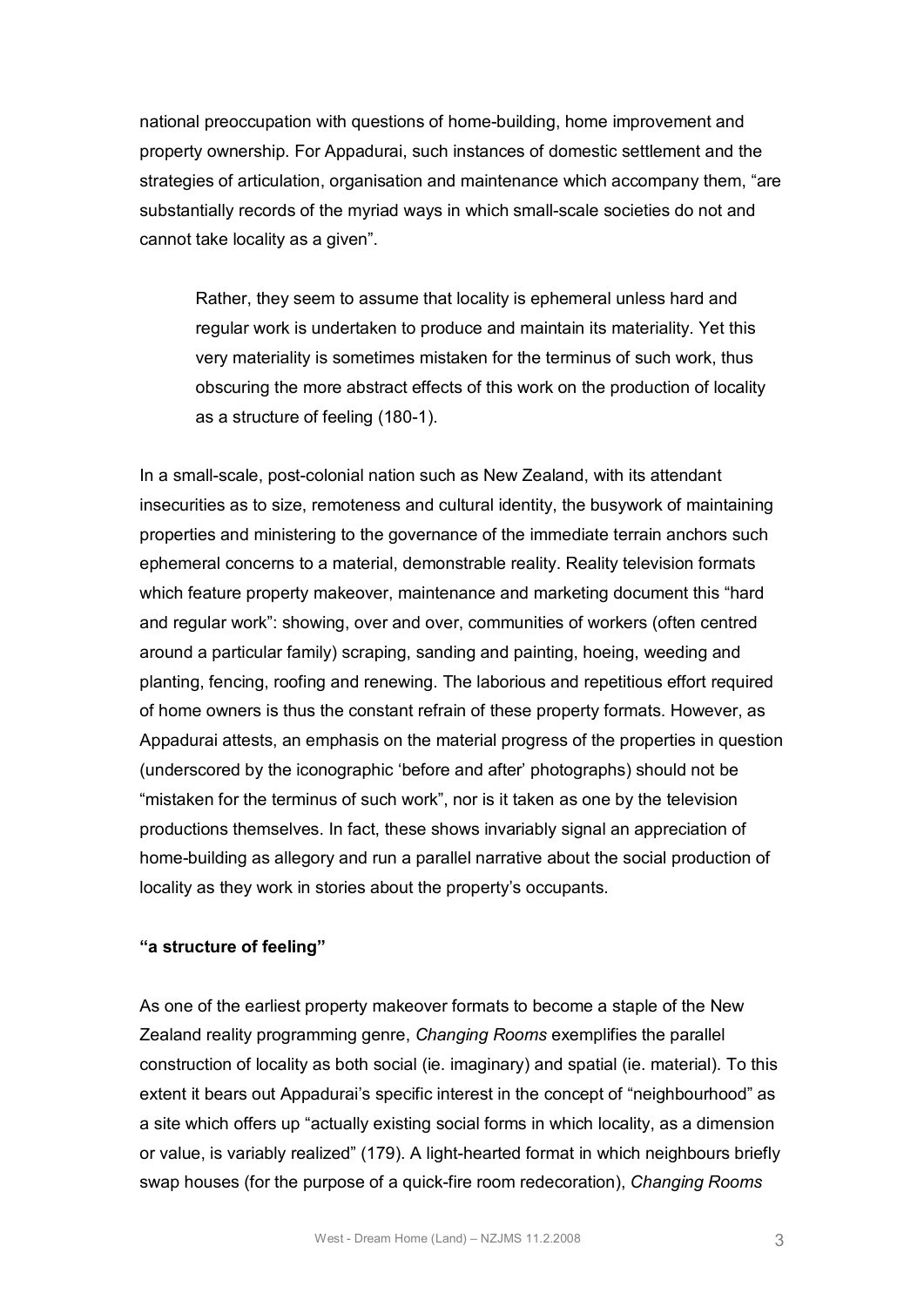exhibits a self-conscious reckoning of both neighbourhood space and neighbourly relations. The physical proximity of the two domestic properties selected for the makeover challenge (often, but not always, side-by-side) invites an iconographic representation of neighbourhood space. The exterior, establishing shot which introduces the two households locates both properties within a single frame. This set up graphically illustrates the distance between the two homes, in ways which seem to take the measure of locality as a spatial concern, assaying the negative space between two properties and the grass verges, the picket fences and the native shrubs which blur them together. From this point in, the literal measurement of concrete things (how high is the paling fence? how wide the gravel drive?) blurs into sentimental estimations of the meaning and value of neighbourliness (how permeable is the boundary line? how far outstretched the helping hand?). The narrative arc of this particular format establishes the two sets of neighbours as the best of friends at the outset, and then introduces the makeover team as a threat to this special relationship. It concludes by reuniting the two households in a closing scene, in which they laugh, embrace and forgive each other with glasses of bubbly in hand. This closing scene is as much a celebration of the strength of the neighbourly bond as it is a triumph of makeover magic. In Appadurai's terms, the parallel narratives of redecorated real estate and social bonding might represent the duality of "locality as a phenomenological property of social life, a structure of feeling that is produced by particular forms of intentional activity and that yields particular sorts of material effects" (182). In this way, *Changing Rooms* represents "local subjects" engaged in the production, both material and social, of their particular neighbourhood, and domestic DIY "yields" an affective "social life" in which viewers may comfortably participate.

Thus, as emphasized by Appadurai, it would be a mistake to dismiss the "very materiality" of the redecorated room, the completed home, the landscaped garden, as the "terminus of such work", in property formats such as those discussed here. Through their double narrative of social and spatial "home improvement", these formats signal an investment in the manifestation of neighbourhood, community and nation as both a "structure of feeling" and a material concern. The display of emotion (tears, relief, joy, frustration, exhaustion, disappointment) which characterises the property makeover narrative makes manifest the range of feelings which accompany the formation of community as both intimate relationships (social) and a collection of neighbouring dwellings (spatial). In tandem with this, the representation on screen of New Zealanders engaging in the formation of neighbourhoods enacts in microcosm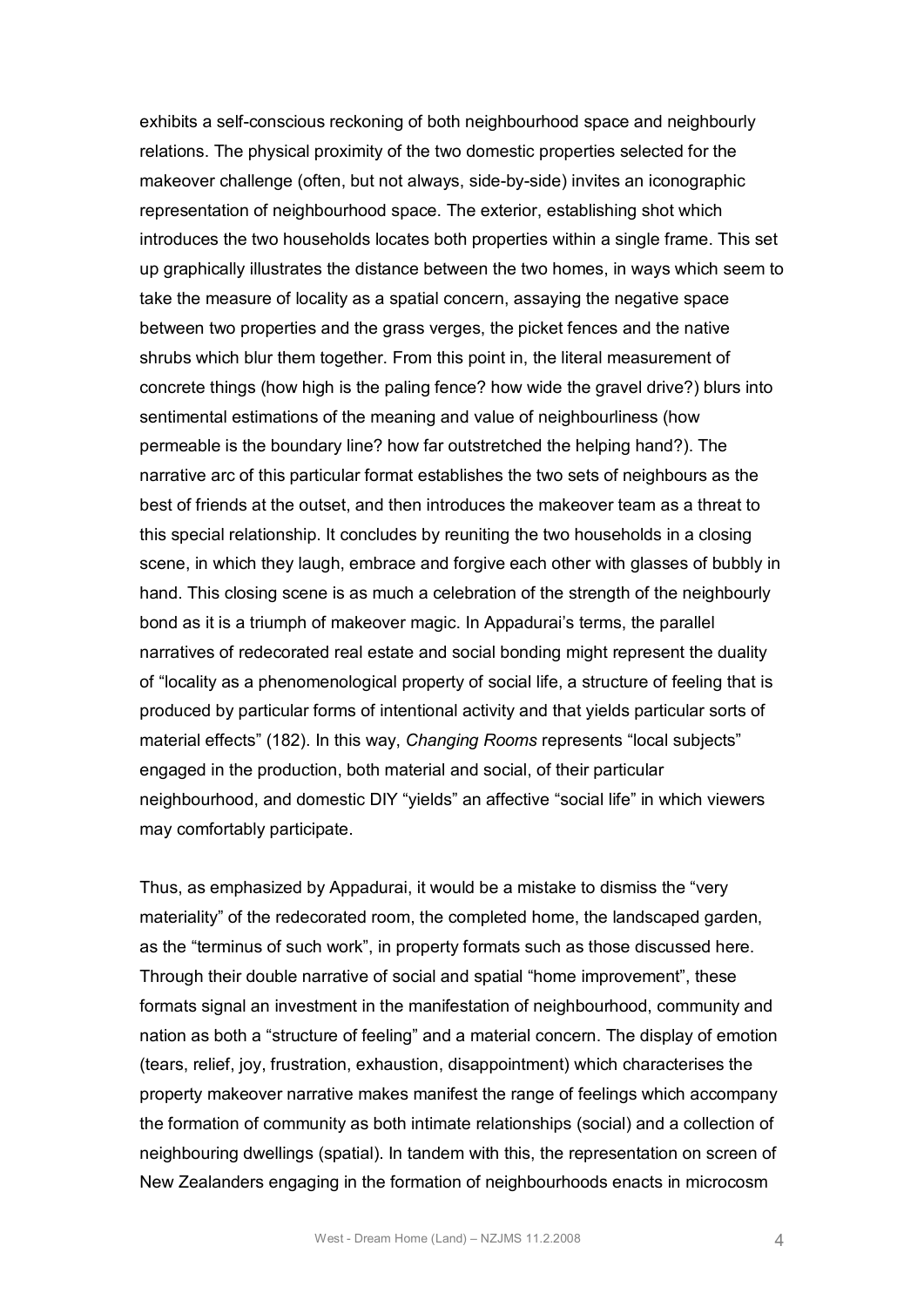the production of a neighbourhood of viewers which is (to cite Appadurai again) both "spatial [and] virtual" (179) as it operates in the collective imaginary whilst being grounded in the experience of a shared geographic location.

#### **"deliberate, risky, even violent action"**

More troublingly, however, these apparently benign activities may be read differently, as a foil to the collective trauma of colonial settlement. As Appadurai extrapolates:

The production of a neighborhood is inherently colonizing, in the sense that it involves the assertion of socially (often ritually) organized power over places and settings that are viewed as potentially chaotic or rebellious. The anxiety that attends many rituals of habitation, occupation, or settlement is a recognition of the implicit violence of all such acts of colonization (183-184).

Cast in this light, the playful redecoration of domestic space enacted by *Changing Rooms* resonates with a darker history of forced acquisitions and battles for sovereignty. In each home, the makeover team (which is autocratically managed by the show's 'expert' designer) makes an aggressive claim on someone else's domestic arena, clearing away clutter, stripping walls and over-ruling resistant property owners. Thus, even the most frivolous of room makeovers on *Changing Rooms* is accompanied by a certain amount of chaos and rebellion – both material and social – which is ultimately repressed. The satisfactions (for both viewer and homeowner) attendant upon the revelation of the completed project are those of the domestic vanquisher, as the finished room makes manifest the "assertion of socially […] organized power over places and settings". In this way, *Changing Rooms* enacts the ritual production of neighbourhood locality, as a "phenomenological property of social life", through allegories of struggle, violence and repression.

Allegories of aggressive settlement, power and resistance are played out with considerably greater force in the high-stakes competitive renovation show *Dream Home*. Unlike *Changing Rooms*, which originated in the United Kingdom, and is produced in New Zealand under license, *Dream Home* is a peculiarly New World format, which acts out a pioneering narrative of claim-staking, home-building and neighbourhood warfare. In this show, young families are pitted against each other, supplied with limited resources within a restricted time frame, and required to site, rebuild, decorate and furnish a house which could become their own home. The series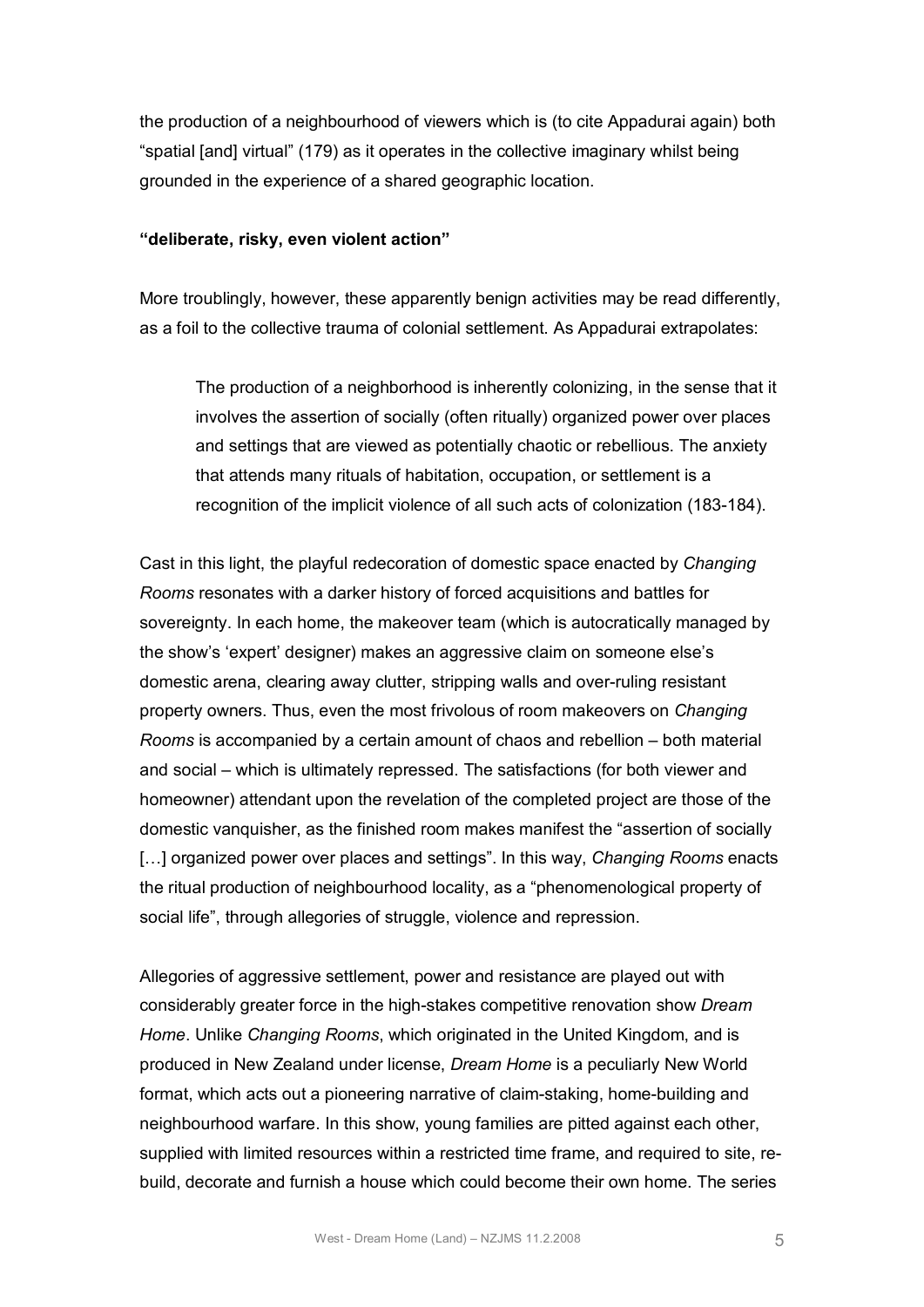begins by allocating contestants newlysurveyed sections, acquired cheaply in the margins of rural townships (New Plymouth, Wanganui, Nelson, Greymouth). Each family is then provided with a dilapidated wooden house, which is relocated onto the section prior to an extensive process of deconstruction and renovation. The house is eventually reworked as a home, complete with furnishings and photographs of each family, before viewer voting determines which family will be awarded the freehold title to their 'dream home'. Thus, the suburban landscape laid out by *Dream Home* is one which enacts narratives of habitation, occupation and settlement within a milieu of strenuous competition. Here, "the assertion of socially (often ritually) organized power over places and settings" disciplines land, buildings and families into new formations of home.

The particular social and spatial formations of home enacted by the *Dream Home* settlement narrative betray, however, a certain insecurity of tenure. As the critical act of occupation rendered by the show, the relocation of the two wooden houses at the outset of the production is, to use Appadurai's terms, both anxious and aggressive as it "requires deliberate, risky, even violent action" (183) in respect to the land. The trucks, cranes and earth moving machinery which preside over this re-siting grind like tanks over the newly acquired sections, crushing fence-posts, tearing tree branches and entangling power lines. Alongside, the homeowners-to-be, together with various passers by who have gathered for the spectacle, anxiously survey the damage being done to both house and section as the two are violently reconciled. The wooden houses, uplifted in one piece and carried cross-country in a pre-dawn cavalcade, seem to suggest, in themselves, the insecurity of settler purchase. Perched above the ground on wooden poles, the newly settled houses seem only temporarily committed to the land beneath them. Or rather, given the seismic and volcanic activity to which the country is prone, fearful that it may yet buck them off. Moreover, the contestant families featured by the programme are defined by their status of tenancy rather than ownership. As low-income families trapped in a rent cycle, the 'dream' of the 'home', within this scenario, is simply to own one at all. During the course of the production, these families continue to live in rented accommodation while investing hundreds of hours of labour in a property for which they are yet to acquire the deeds. The anxiety generated by the format ("will they finish the kitchen on time?", "will they win enough votes to get through this round?") is thereby predicated upon the ambiguity of their status as inhabitants of a site for which they cannot claim ownership. When read as an allegory for European fantasies of national settlement, this insecurity of tenure translates as settler anxiety. Here, the 'dream' of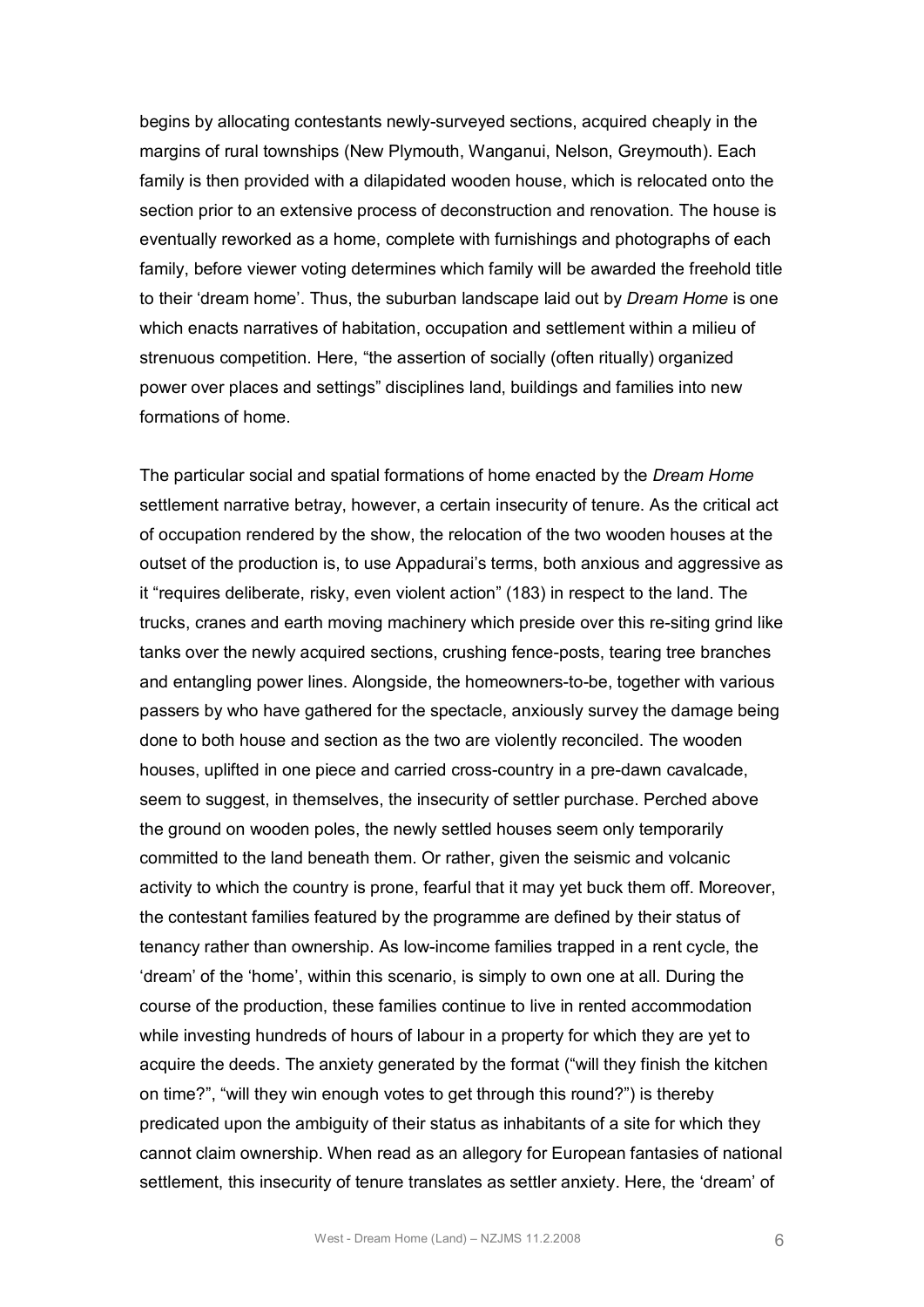the 'home-land' at stake for New Zealand audiences is one in which the status of long-term tenancy is displaced by one of ratified ownership. Appadurai's suggestion that the "anxiety that attends many rituals of habitation, occupation, or settlement is a recognition of the implicit violence of all such acts of colonization" is therefore truly apposite to a reading of television programming about home-building in a postcolonial nation.

#### **"territorial writing machines"**

The extent to which television may naturalise darker narratives and histories within seemingly benign, even light-hearted, scenarios may be understood as an effect of its "quotidian flow". (Smith, 2006) Reality television, in particular, exemplifies the medium's propensity for banal, trivial, quotidian content, a status which makes it an unlikely conduit for interrogations of complex political and historical debates. Yet the very ubiquity of reality television, its easy alignment with mainstream, populist narratives, and its dominant position in prime-time schedules, afford it a critical mass which inevitably reveals traces of collective fantasies and fears, traces which may be specific to a particular cultural identity and history. In her work on the significance of an indigenous broadcasting service in Aotearoa/New Zealand, Jo Smith articulates the relationship between media technologies and settler identity;

As a settler society founded on a history of colonisation, a dominant tendency of mainstream television is to naturalise settler-subject in the landscape and to assert an instrumental relationship over the land via this settler-subject. The repetition of such tropes helps to secure European dominion over a territory previously inhabited by other people. Settler identity, based as it is upon the violence of colonisation, is a precarious identity that must be constantly secured through claims to a sense of "oneness" with the occupied territory, and assertion of settler "indigeneity" that displaces other claims to indigeneity (in this case, the prior claims of tangata whenua) (29).

In various ways, mainstream television shows about the management and marketing of domestic property act out such "claims to a sense of 'oneness' with the occupied territory". From marking boundary lines to choosing paint finishes, real estate programming is all about asserting authority over the very material properties of land and homestead, in ways which appear to secure dominion. The activities of home building represented by these programmes, in which enthusiastic land-owners often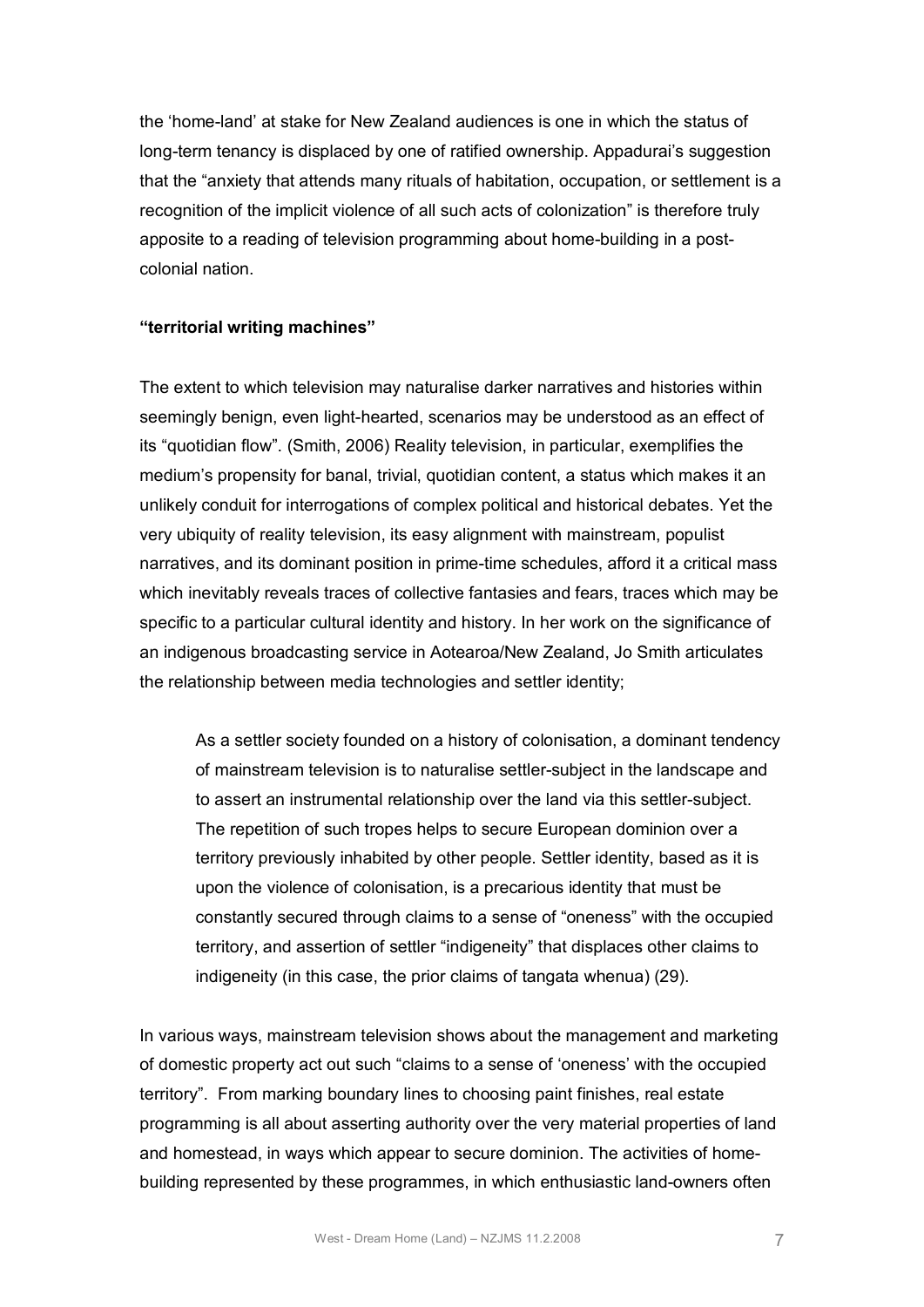literally rub their hands in the soil, seem to perform 'belonging' as a facet of fiscal ownership. Thus, through the repetition of seemingly banal or superficial activities in relation to land and property, reality television works to validate western conceptions of ownership as it foregrounds images of pakeha families securing their private domains.

The processes by which land may be annexed, occupied and owned are, thus, explicitly articulated by New Zealand's reality programming. Following on from Robert Young, Smith deploys the concept of "territorial writing machines" to suggest that the narratives produced by mainstream television are "continually active in coding, decoding and recoding social spaces so as to secure a meaningful relationship to the territory and resource at stake". (29) In the case of the state-funded documentary series discussed by Smith, a historical re-enactment narrative about British cartographers in Aotearoa/New Zealand during the early 19<sup>th</sup> century, the mapmaking activities of European settlers may be readily understood as positivist enactments of such institutionalised "territorial writing". Reality programming about the buying and selling of land, or the maintenance and renovation of buildings, similarly reveals processes of "territorial writing" in a variety of forms. In *Dream Home* alone, newly surveyed sections are marked with fluorescent spray paint, churned up by earth moving machinery, pinioned by mechanical post-hole diggers. The brutality of such forced "territorial writing" bespeaks the initial violence of colonisation, even as this history is disavowed. Rather than reading these activities of marking, mapping and marketing the land in the context of a historicised 'discovery' and settlement narrative, however, the "territorial writing machines" at work in mainstream reality television make land settlement an ongoing and critically contemporary encounter. As Smith suggests, "*Explorers* explicitly repeats a history of European occupation that secures present-time settlement". (31) What is interesting about contemporary home-renovation formats is that they similarly repeat "a history of European occupation that secures present-time settlement" without any reference to issues of colonial identity or history. Thus, the "writing machines" at work in reality programming effectively disengage from New Zealand's colonial past, marking out territorial gains as if on virgin ground.

The "production of locality" is thus shifted from a defining moment in history, to an openended period in the present, a reformation illustrative of the genre principles which define reality programming as a tele-visual mode. For, where *Explorers* screened as a one-off documentary "special", suggesting, perhaps, that once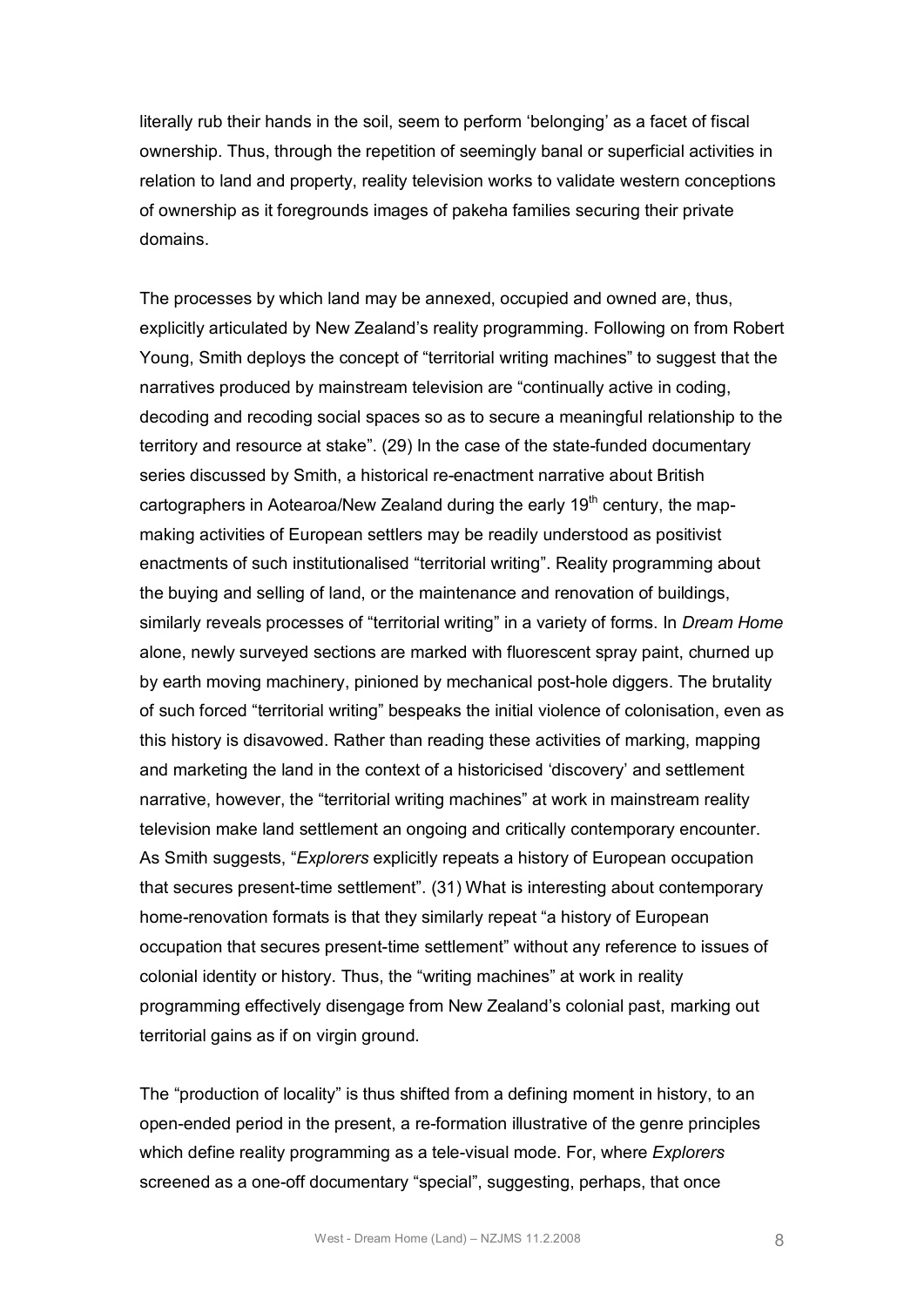mapped, New Zealand need not be mapped again, the many seasons of *Dream Home*, *Changing Rooms* and others, suggest that settlement is a project which will never be complete. As has been discussed elsewhere, (Kavka and West, 2004) reality programming adheres to a temporal principle of immediacy which relies on a cyclic narrative of repetition, as each new episode or series returns to the format's original point of departure. In home-ownership television, the point of departure is always the broken-down home in need of restoration, the vacant lot awaiting occupation, the "For Sale" sign on another family home. Because reality programming is defined by its cyclic relationship to time and narrative, the various acts of ownership and settlement which they offer up can never be understood as final. For every garden cleared of debris, for every kitchen re-wired, for every domestic sale ratified, another section lies neglected, another kitchen awaits a plumber, yet another family joins the queue of homeseekers. In this way, and contrary to the sometimes aggressive assertion of ownership and occupation discussed above, reality shows about the management of private property continually reassert the *impossibility* of final settlement.

Thus, the "territorial writing" at work in reality programming does not hold. Rather, the ongoing activities of home-building and claim-staking reveal settler anxieties as to the insecurity of colonial tenure, and the impermanence of markings made on the land. Where the parchment maps and journals of early European explorers, reverently preserved by national archivists and deployed by the documentary series as evidential matter in a sober rendering of a public history, imply a certain fixity of both land and history, the ongoing busywork of homeowners in reality programming formats attests to the difficulty of keeping property fixed in its place. In these stories of habitation and settlement, the land is shifty: weeds creep across newly turned soil, weatherboard exteriors splinter in the sun, neighbourhoods rotate through cycles of gentrification and neglect, the real estate market peaks and troughs. In this landscape, programme participants, the 'ordinary' home-owners or would-be homeowners standing in for the mainstream audience, often seem dismayed or disoriented by the enormity and futility of the project of settlement, a disenchantment suggestive of more fundamental insecurities in relation to land and property. In this way, a curious symbiosis may be discerned between the nagging narrative of settler anxiety at play in New Zealand's real estate television shows and the generic principles of reality programming, as both bespeak the impossibility of final closure.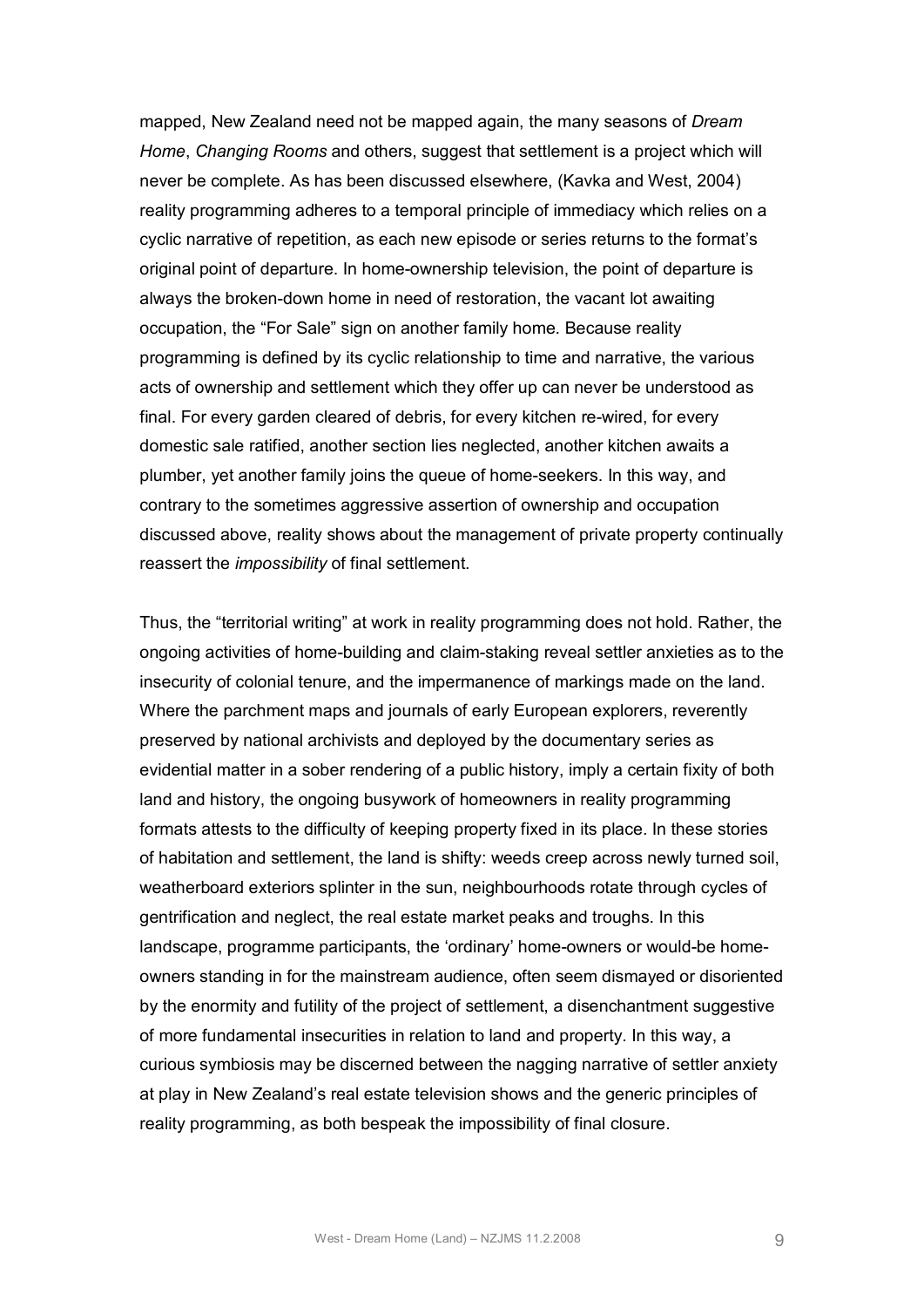#### **Conclusion**

As has been suggested here, programmes about the acquisition and maintenance of private homes provide ideal samplers for considerations of locality, community and nationality in a post-colonial nation. By focusing on houses, but all the while telling stories about the people who live in them, these programmes register the production of locality as both a material concern and a manifestation of social life. By illustrating and articulating the anxious busywork of home maintenance, domestic DIY formats bespeak a national preoccupation with habitation and settlement. However, as Appadurai suggests that the "production of locality" may be understood as "inherently colonising", allegories of settlement incorporate repressed narratives of violence, risk and coercion, which might be animated by the actual history of a post-colonial nation such as New Zealand. In this light, tele-visual glimpses of pakeha families feverishly scratching away at the land, hammering nails into new homes, fencing sections and signing deeds of ownership seem to underscore a settler narrative in which European dominion is continuously and actively being reasserted.

Understood collectively, as a document which speaks to and of contemporary pakeha relationships with the land of New Zealand/Aotearoa, real estate and home makeover television supplied by mainstream broadcasters is both anxious and aggressive in its attempts to secure dominion in a contested land. Even as narratives of home-building seek to claim, in Smith's terms, "a sense of 'oneness' with the occupied territory" through the infinite repetition of activities of habitation and occupation, these formats betray the insecurity of post-colonial tenure. This occurs both because the activities on display are frequently risky, violent and coercive, and because the generic principles of reality programming produce cyclic narratives which forestall resolution or completion. Thus, just as they may appear to naturalise European settlement in a land formerly under the sovereignty of Maori, reality television formats about habitation and home-building in New Zealand in fact bespeak the impossibility of finalising such settlement.

#### **Note on the contributor**

Amy West is a limited term tutor in the Department of Film, Television and Media Studies at the University of Auckland.